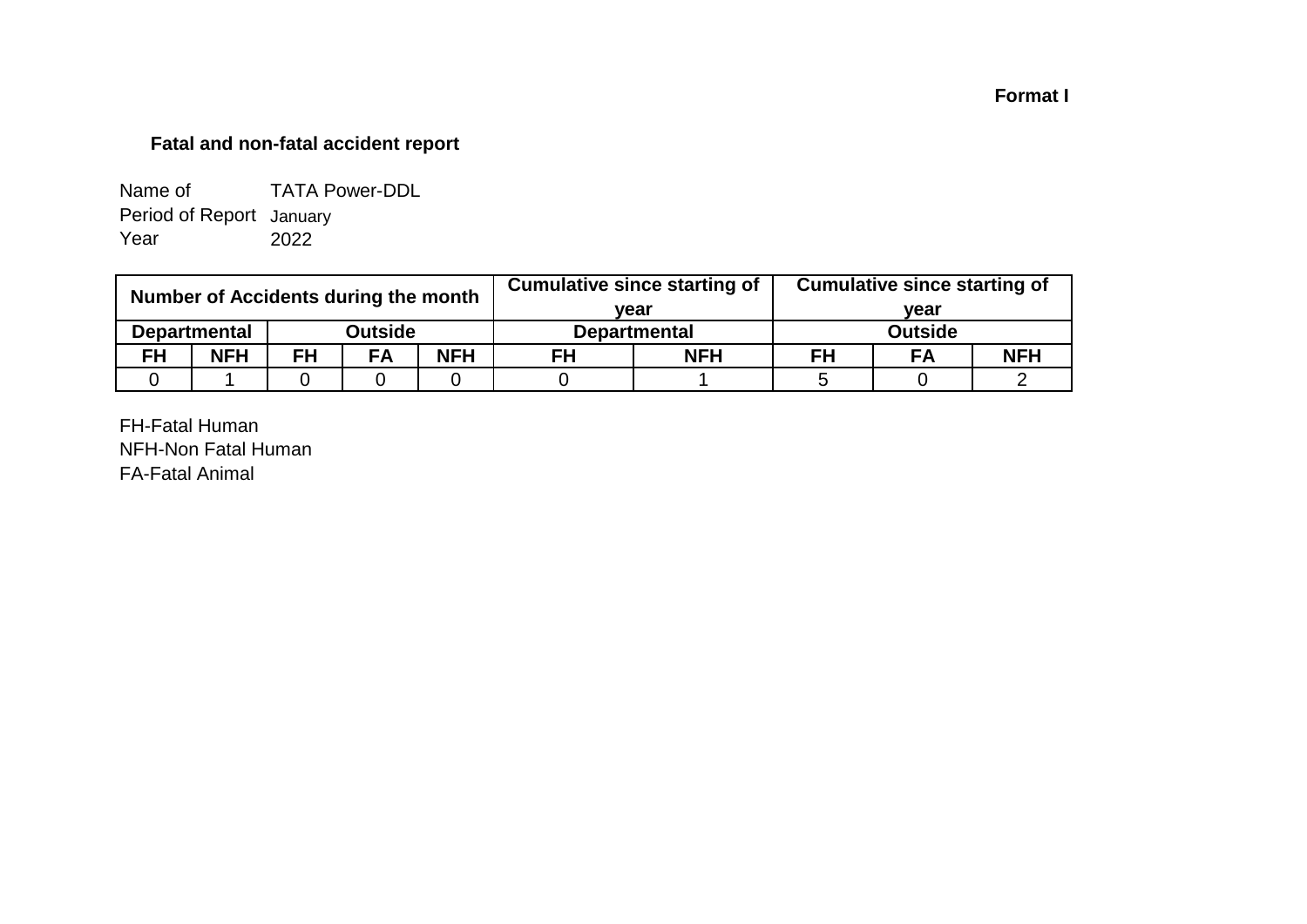| Name of Company<br><b>Period of Report</b><br>Year |                                                     | <b>TATA Power-DDL</b><br>January<br>2022 |                     | Action taken report for safety measures complied for the accidents occurred                                                                                                                                                                                                                                                                                                                             |                                   |                                                                                 |                                                   |                                                                                                                                | <b>Format II</b>               |
|----------------------------------------------------|-----------------------------------------------------|------------------------------------------|---------------------|---------------------------------------------------------------------------------------------------------------------------------------------------------------------------------------------------------------------------------------------------------------------------------------------------------------------------------------------------------------------------------------------------------|-----------------------------------|---------------------------------------------------------------------------------|---------------------------------------------------|--------------------------------------------------------------------------------------------------------------------------------|--------------------------------|
| SI.No.                                             | Location of<br>accident<br>and details<br>of victim | Date of<br>occurrence                    | Type of<br>accident | <b>Cause of accident</b>                                                                                                                                                                                                                                                                                                                                                                                | Findings of<br><b>CEI/EI/ AEI</b> | <b>Remedies</b><br>suggested<br>bv<br><b>CEI/EI//AEI</b><br>in various<br>cases | Whether the<br>remedy<br>suggested<br>is complied | <b>Action taken to</b><br>avoid recurrence<br>of such<br>accidents                                                             | Amount paid as<br>compensation |
|                                                    | Hiranki Road at<br>Zone - 511                       | 20-01-2022                               | Non Fatal           | BA Team was at site for replacement of a faulty 4x25 sq<br>mm service cable. Work was being supervised by the BA<br>supervisor. During the passing of the cable through the<br>D-clamp, pole suddenly broke from the bottom (appx. 01)<br>feet below the ground) & fell down. Lineman being<br>anchored with the pole through lanyard of the full body<br>harness, so he fell down along with the pole. |                                   |                                                                                 |                                                   | * All teams are<br>advised to ensure<br>proper supporting of<br>pole located at end<br>points, T-Off and<br>turning locations. | <b>NA</b>                      |

Г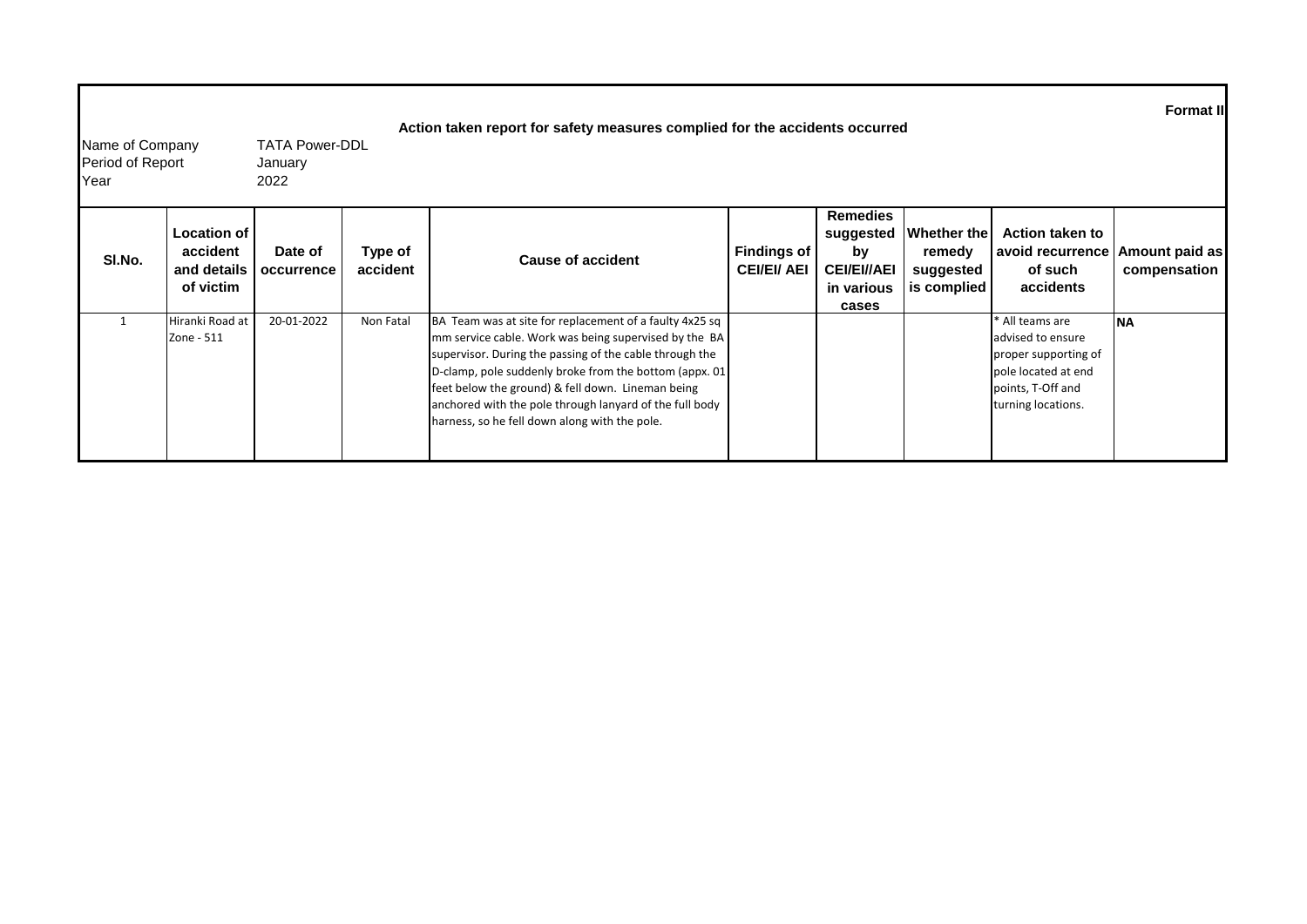**Format III**

## **Restoration of Power Supply**

Name of Company TATA Power-DDL Period of Report Year

| TATA Pow |
|----------|
| January  |
| 2022     |

|                                                                                                                                                                                                                                    | <b>Standard w.r.t AT&amp;C losses</b>        |                                  | Pending                                                                                                      | <b>Complaint</b>                         |                   | Complaints attended during the month |                                                  |                                                             |                                                          |              |                                               |
|------------------------------------------------------------------------------------------------------------------------------------------------------------------------------------------------------------------------------------|----------------------------------------------|----------------------------------|--------------------------------------------------------------------------------------------------------------|------------------------------------------|-------------------|--------------------------------------|--------------------------------------------------|-------------------------------------------------------------|----------------------------------------------------------|--------------|-----------------------------------------------|
| <b>Service Area</b>                                                                                                                                                                                                                | <b>Upto 10%</b>                              | More than<br>10% and<br>upto 20% | More than<br>20%                                                                                             | complaint<br>of the<br>previous<br>month | received<br>month | <b>Total</b><br>during the Complaint | <b>Within</b><br><b>Specified</b><br><b>Time</b> | <b>Beyond</b><br>specified<br>time (01st<br>to 04th<br>Jan) | <b>Beyond</b><br>specified<br>time (05th<br>to 31st Jan) | <b>Total</b> | <b>Balance</b><br>complaint to<br>be attended |
| $\blacktriangleleft$                                                                                                                                                                                                               |                                              | $\mathbf{2}$                     |                                                                                                              | $\mathbf{3}$                             | 4                 | $5 = 3 + 4$                          | 6                                                |                                                             | 7                                                        | $8 = 6 + 7$  | $9 = 5 - 8$                                   |
| failure<br>Continuous<br>power<br>and<br>individual<br>group of<br>consumer<br>consumer upto 100 connected at Low<br>voltage supply, excluding the failure where<br>distribution<br>transformer<br>requires<br>replacement.        | affecting Within 3hrs Within 4hrs Within 6hr |                                  |                                                                                                              | 0                                        | 19921             | 19921                                | 19913                                            | $\Omega$                                                    | 8                                                        | 19921        | $\Omega$                                      |
| Continuous power failure affecting more Within 2hrs Within 3hrs Within 4hrs<br>than 100<br>consumers connected at Low voltage<br>supply excluding the failure<br>wherel<br>distribution<br>transformer<br>requires<br>replacement. |                                              |                                  |                                                                                                              | 0                                        | 3385              | 3385                                 | 3363                                             | 3                                                           | 19                                                       | 3385         | $\Omega$                                      |
| Continuous power supply failure requiring<br>replacement of distribution transformer.                                                                                                                                              |                                              | Within 6hrs                      |                                                                                                              | 0                                        | 35                | 35                                   | 29                                               | 1                                                           | 5                                                        | 35           | 0                                             |
| affecting<br>failure<br>Continuous<br>power<br>connected through<br>High<br>consumers<br>Voltage Distribution System (HVDS) and<br>not covered under (i) & (ii) above                                                              |                                              | Within 3hrs                      |                                                                                                              | 0                                        | 10106             | 10106                                | 10076                                            | 4                                                           | 26                                                       | 10106        | $\Omega$                                      |
| Continuous scheduled power outages                                                                                                                                                                                                 | supply by 6PM                                |                                  | Within 12hrs or restoration of power                                                                         | 0                                        | 640               | 640                                  | 636                                              | 0                                                           | 4                                                        | 640          | $\mathbf 0$                                   |
| Replacement of burnt meter or stolen Restoration of supply within three<br>meter                                                                                                                                                   | meter.<br>days                               |                                  | hours either by bypassing the burnt<br>meter or by installing temporary<br>Meter to be replaced within three | 0                                        | 337               | 337                                  | 337                                              | 0                                                           | 0                                                        | 337          | $\Omega$                                      |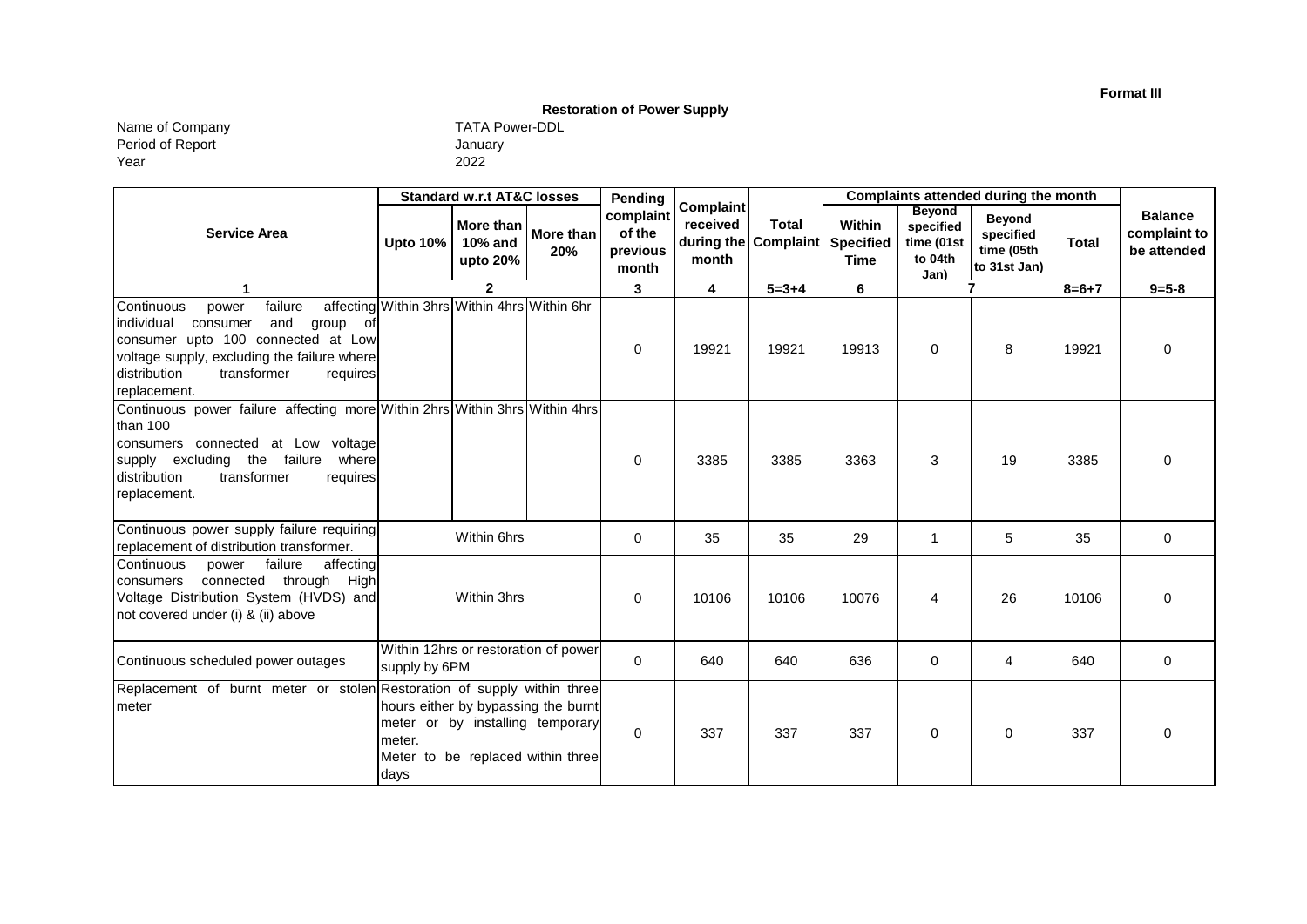# **Quality of Power Supply**<br>TATA Power-DDL

Name of Company Period of Report Year

January 2022

|                                                                                               |                                 |                                                            |                                                     |                                  | <b>Complaints attended during</b><br>the month |                                    |                |                                                  |
|-----------------------------------------------------------------------------------------------|---------------------------------|------------------------------------------------------------|-----------------------------------------------------|----------------------------------|------------------------------------------------|------------------------------------|----------------|--------------------------------------------------|
| <b>Service Area</b>                                                                           | <b>Standard</b>                 | <b>Pending</b><br>complaint<br>of the<br>previous<br>month | <b>Complaint</b><br>received<br>during the<br>month | <b>Total</b><br><b>Complaint</b> | Within<br><b>Specified</b><br><b>Time</b>      | <b>Beyond</b><br>specified<br>time | <b>Total</b>   | <b>Balance</b><br>complaint<br>to be<br>attended |
|                                                                                               | 2                               | 3                                                          | 4                                                   | $5 = 3 + 4$                      | 6                                              | 7                                  | $8=6+7$        | $9 = 5 - 8$                                      |
| Local Problem                                                                                 | Resolution Within<br>4hrs       | $\mathbf 0$                                                | $\mathbf 0$                                         | $\mathbf 0$                      | $\mathbf{0}$                                   | $\overline{0}$                     | $\Omega$       | $\mathbf 0$                                      |
| setting<br>Tap<br>transformer                                                                 | of Resolution Within<br>24hr    | 0                                                          | $\boldsymbol{0}$                                    | $\pmb{0}$                        | $\mathbf 0$                                    | 0                                  | $\mathbf 0$    | $\mathbf 0$                                      |
| Repair<br>Distribution<br>Line/transform/<br>capacitor                                        | of Resolution Within<br>15 days | $\mathbf 0$                                                | $\boldsymbol{0}$                                    | $\mathbf 0$                      | $\mathbf{0}$                                   | $\overline{0}$                     | $\overline{0}$ | $\mathbf 0$                                      |
| Installation and Up Resolution within<br>of<br>gradation<br>Tension/<br>Low<br>Tension System | High 90 days                    | $\mathbf 0$                                                | $\mathbf 0$                                         | $\mathbf 0$                      | $\mathbf 0$                                    | $\overline{0}$                     | $\overline{0}$ | $\mathbf 0$                                      |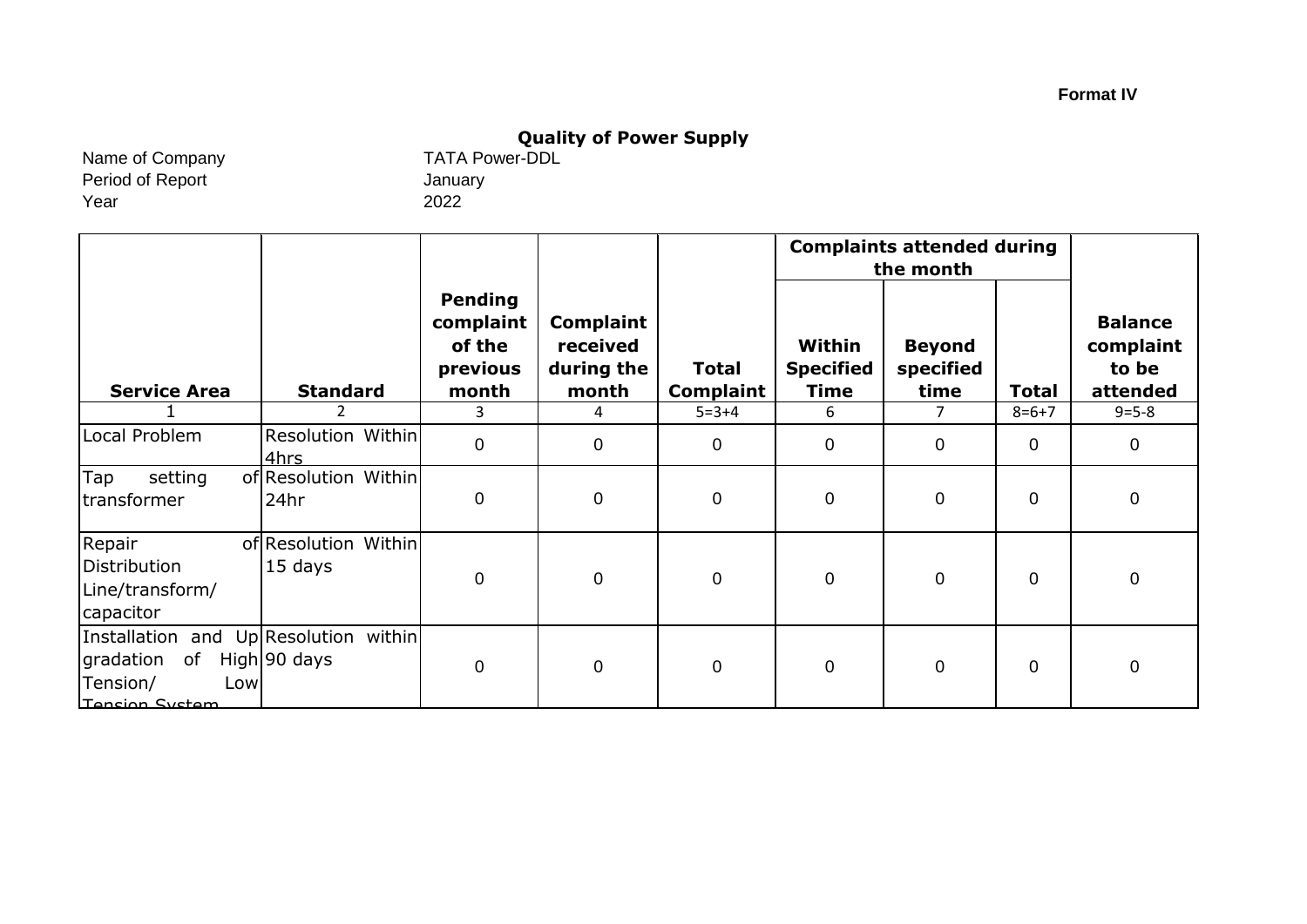#### **Format V**

#### **Complaint about meters**

| Name of Company |  |  |
|-----------------|--|--|
|-----------------|--|--|

any any the Company TATA Power-DDL

Period of Report

Year

January

2022

|                                                   |                                                                                                                                                                                                                |                                                  |                                                     |                           |                                          | Complaints attended during the month |              |                                            |
|---------------------------------------------------|----------------------------------------------------------------------------------------------------------------------------------------------------------------------------------------------------------------|--------------------------------------------------|-----------------------------------------------------|---------------------------|------------------------------------------|--------------------------------------|--------------|--------------------------------------------|
| <b>Service Area</b>                               | <b>Standard</b>                                                                                                                                                                                                | Pending<br>complaint of<br>the previous<br>month | <b>Complaint</b><br>received<br>during the<br>month | <b>Total</b><br>Complaint | With in<br>Specified Time specified time | <b>Beyond</b>                        | <b>Total</b> | <b>Balance complaint</b><br>to be attended |
| 1                                                 | $\mathbf{2}$                                                                                                                                                                                                   | 3                                                | $\overline{\mathbf{4}}$                             | $5 = 3 + 4$               | 6                                        | $\overline{7}$                       | $8=6+7$      | $9 = 5 - 8$                                |
| test<br>accuracy<br>meter-Fast                    | Complaint lodged for Within fifteen days of receipt<br>of of complaint                                                                                                                                         | 222                                              | 440                                                 | 662                       | 323                                      | $\Omega$                             | 323          | 339                                        |
| accuracy<br>test<br>meter-Slow                    | Complaint lodged for Within fifteen days of receipt<br>of of complaint                                                                                                                                         | 33                                               | 36                                                  | 69                        | 40                                       | 0                                    | 40           | 29                                         |
| Complaint lodged for Within<br>defective<br>meter | fifteen<br>days<br>of<br>stuck declaring meter defective                                                                                                                                                       | 255                                              | 644                                                 | 899                       | 659                                      | 10                                   | 669          | 230                                        |
| burnt meter                                       | Complaint lodged for Restoration of supply within<br>hours<br>either<br>three<br>by<br>bypassing the burnt meter or<br>installing<br>temporary<br>by<br>meter.Meter<br>to<br>bel<br>replaced within three days | 46                                               | 354                                                 | 400                       | 327                                      | 16                                   | 343          | 57                                         |
| stolen meter                                      | Complaint lodged for Restoration of supply within<br>either<br>three<br>hours<br>by<br>bypassing the burnt meter or<br>installing<br>temporary<br>by<br>meter. Meter to be replaced<br>within three days.      | 22                                               | 61                                                  | 83                        | 49                                       | 3                                    | 52           | 31                                         |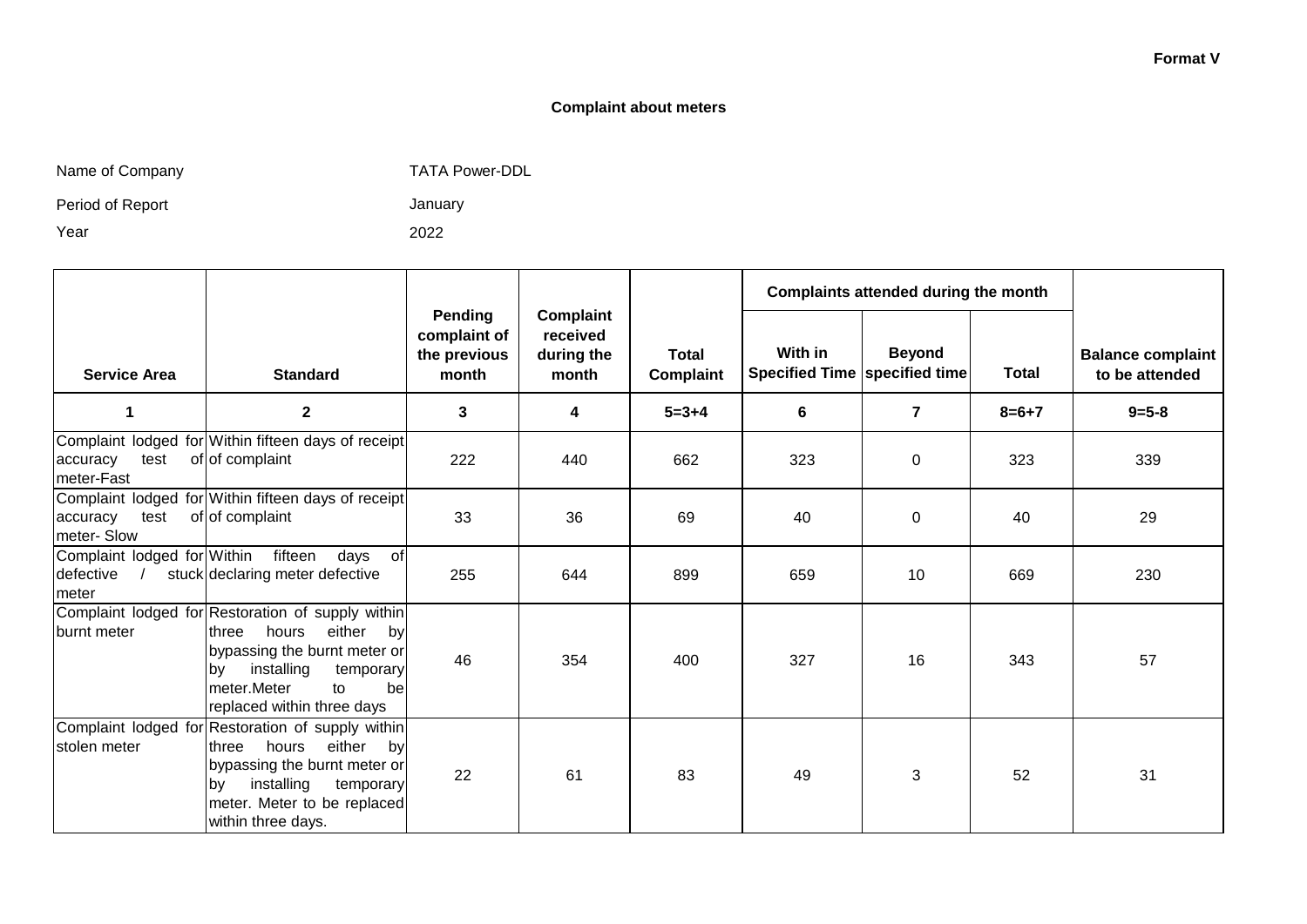## **New connections/Additional Load, where power supply can be provided from existing network**

| Name of Company  | <b>TATA Power-DDL</b> |
|------------------|-----------------------|
| Period of Report | January               |
| Year             | 2022                  |

|                                                |                                                                                   | <b>Pending</b><br>complaint of | Complaint<br>received | <b>Total</b> | <b>Complaints attended during the</b>            | <b>Balance</b>                  |              |                             |
|------------------------------------------------|-----------------------------------------------------------------------------------|--------------------------------|-----------------------|--------------|--------------------------------------------------|---------------------------------|--------------|-----------------------------|
| <b>Description</b>                             | <b>Standard</b>                                                                   | the previous<br>month          | during the<br>month   | Complaint    | <b>Within</b><br><b>Specified</b><br><b>Time</b> | <b>Beyond</b><br>specified time | <b>Total</b> | complaint to<br>be attended |
|                                                | $\overline{2}$                                                                    | $\mathbf{3}$                   | 4                     | $5 = 3 + 4$  | 6                                                | 7                               | 8=6+7        | $9 = 5 - 8$                 |
| road<br>permission<br>required                 | Where no RoW or Within 8 days from<br>cutting the acceptance of<br>is application | 2254                           | 5489                  | 7743         | 6055                                             | 62                              | 6117         | 1626                        |
| Where<br>RoW<br>road<br>permission<br>required | or Within 15 days from<br>cutting the acceptance of<br>is application             | $\mathbf 0$                    | $\mathbf 0$           | $\mathbf 0$  | 0                                                | $\mathbf 0$                     | $\mathbf 0$  | $\boldsymbol{0}$            |

### **Format VI**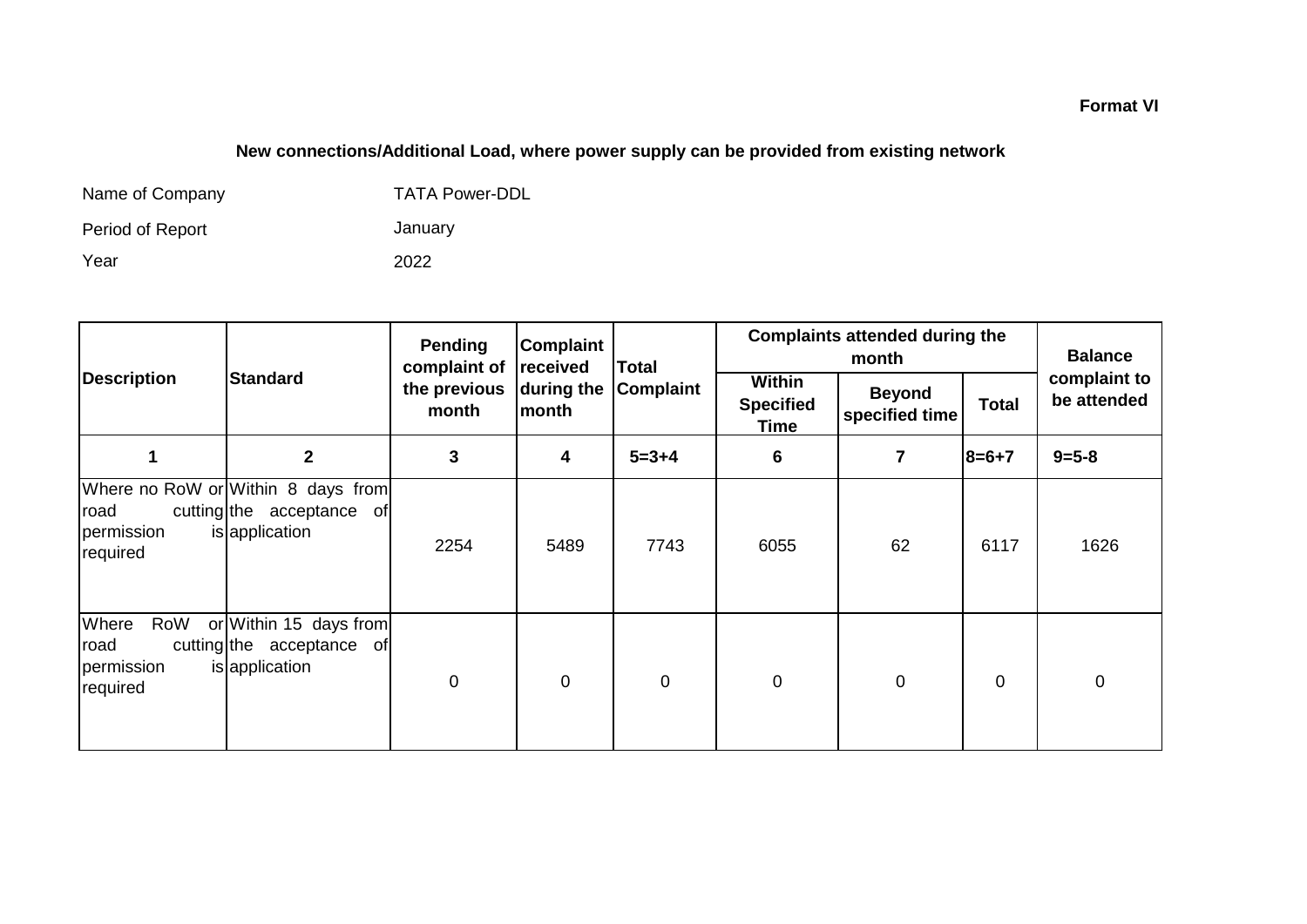#### **Applications for New connections/Additional Load, where power supply requires extension of distribution system**

Name of Company TATA Power-DDL

Period of Report

January

Year 2022

|                                                                                                                                                                                                                                                     |                                                        | Pending<br>complaint of | Complaint<br>received | <b>Total</b> | <b>Complaints attended during the</b><br>month |                                    |             | <b>Balance</b>              |
|-----------------------------------------------------------------------------------------------------------------------------------------------------------------------------------------------------------------------------------------------------|--------------------------------------------------------|-------------------------|-----------------------|--------------|------------------------------------------------|------------------------------------|-------------|-----------------------------|
| <b>Description</b>                                                                                                                                                                                                                                  | <b>Standard</b>                                        |                         | during the<br>month   | Complaint    | Within<br><b>Specified</b><br>Time             | <b>Beyond</b><br>specified<br>time | Total       | complaint to<br>be attended |
|                                                                                                                                                                                                                                                     | $\mathbf{2}$                                           | 3                       | 4                     | $5 = 3 + 4$  | 6                                              | 7                                  | $8 = 6 + 7$ | $9 = 5 - 8$                 |
| Electrified<br>1.<br>Areas<br>extension of line upto five poles is receipt of full payment against<br>required)                                                                                                                                     | (where Within 15 days from the date of<br>demand note. | 64                      | 22                    | 86           | 34                                             |                                    | 35          | 51                          |
| Electrified<br><b>2.</b><br>Areas<br>extension of lines or augmentation receipt of full payment against<br>lof Distribution Transformation on demand note.<br>capacity, where peak load of<br>transformer has reached 90% of its<br>rated capacity) | (Where Within 2 months from the date of                | 74                      | 27                    | 101          | 20                                             | $\Omega$                           | 20          | 81                          |
| 3. Electrified Areas (Where new Within 4 months from the date of<br>Distribution<br>Transformer<br>required)                                                                                                                                        | is receipt of payment against<br>demand note           | 243                     | 63                    | 306          | 51                                             | $\Omega$                           | 51          | 255                         |
| 4. Electrified Areas (Where existing Within 6 months from the date of<br>11 KV network needs to be receipt of payment against<br>augmented)                                                                                                         | demand note                                            | 99                      | 27                    | 126          | 29                                             | $\Omega$                           | 29          | 97                          |
| 5. Electrified Areas (Where existing Within 8 months from the date of<br>66/33 kV grid sub-station needs to receipt of payment against<br>be augmented)                                                                                             | demand note                                            | 173                     | 22                    | 195          | 25                                             | $\Omega$                           | 25          | 170                         |

**Format VII**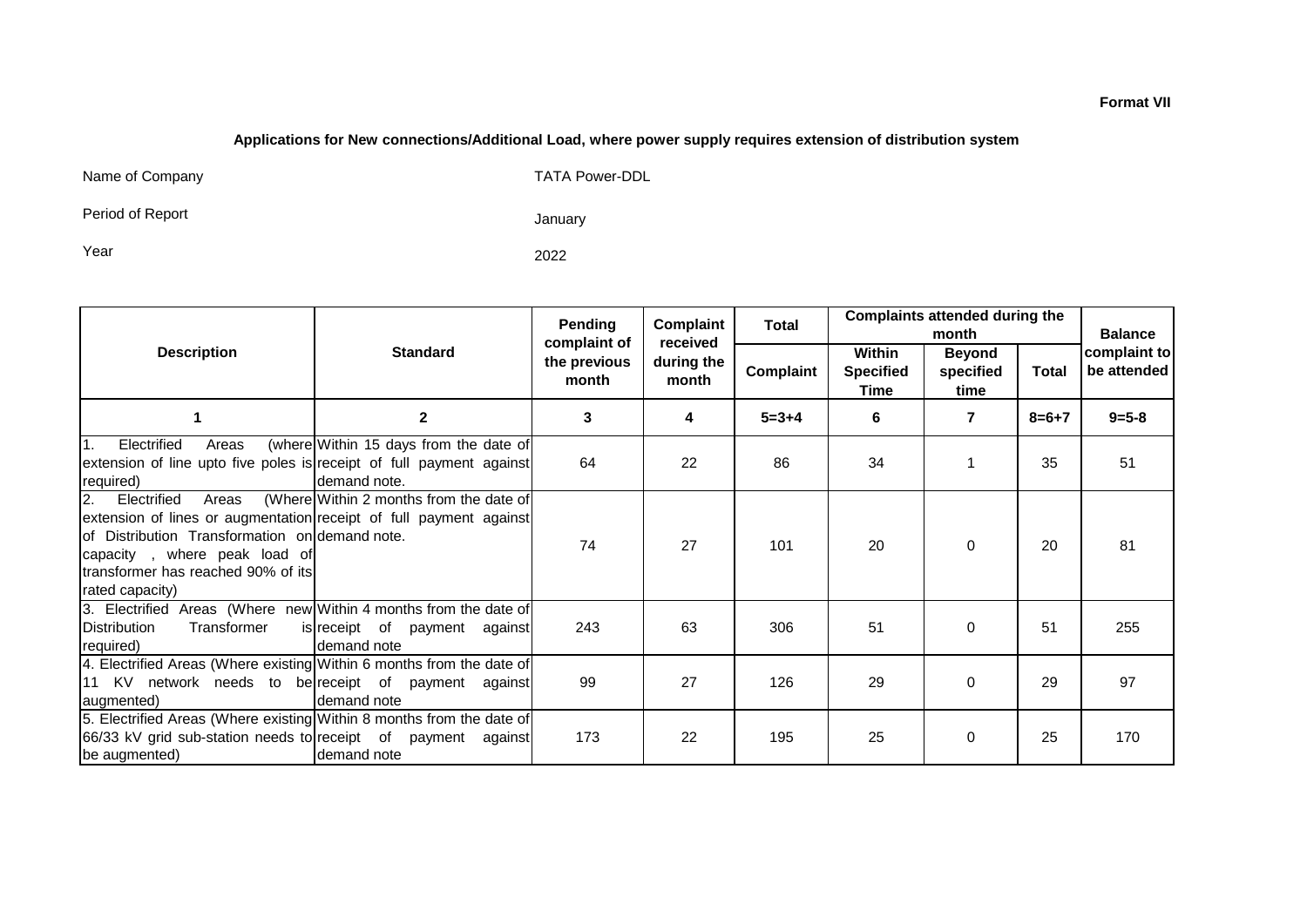#### **Connection in un-electrified areas**

| Name of Company  | <b>TATA Power-DDL</b> |
|------------------|-----------------------|
| Period of Report | January               |
| Period of Report | 2022                  |

|                                            |                                                                                                                                                                                                                                                                                                                                                                                                   | Pending<br>complaint of | Complaint<br>received | Total       | Complaints attended during the<br>month |                                    |              |                                            |
|--------------------------------------------|---------------------------------------------------------------------------------------------------------------------------------------------------------------------------------------------------------------------------------------------------------------------------------------------------------------------------------------------------------------------------------------------------|-------------------------|-----------------------|-------------|-----------------------------------------|------------------------------------|--------------|--------------------------------------------|
| <b>Service Area</b>                        | <b>Standard</b>                                                                                                                                                                                                                                                                                                                                                                                   | the previous<br>month   | during the<br>month   | Complaint   | Within<br><b>Specified</b><br>Time      | <b>Beyond</b><br>specified<br>time | <b>Total</b> | <b>Balance complaint</b><br>to be attended |
|                                            |                                                                                                                                                                                                                                                                                                                                                                                                   |                         |                       | $5 = 3 + 4$ | 6                                       |                                    | $18 = 6 + 7$ | $9 = 5 - 8$                                |
| Un-Electrified Areas<br>is possible)       | Within 4 months from the date of receipt of approval from the<br>(Where connection from Commission, wherever required, subject to:<br>nearby existing network (i) receipt of service line cum development charges under Regulation<br>21 from the developer or the applicant as the case may be; and<br>(ii) Availability of right of way & land, wherever required                               |                         | 0                     |             | $\Omega$                                | $\Omega$                           | 0            |                                            |
| <b>Green Field Projects</b><br>needs<br>to | Un- Electrified Areas/ Within 12 months from the date of receipt of approval from the<br>Commission, wherever required, subject to:<br>(Where new network is (i) receipt of service line cum development charges under Requiation<br>to be laid or grid station 21 from the developer or the applicant as the case may be; and<br>be (ii) availability of right of way & land, wherever required. | 19                      |                       | 26          | $\Omega$                                |                                    | 0            | 26                                         |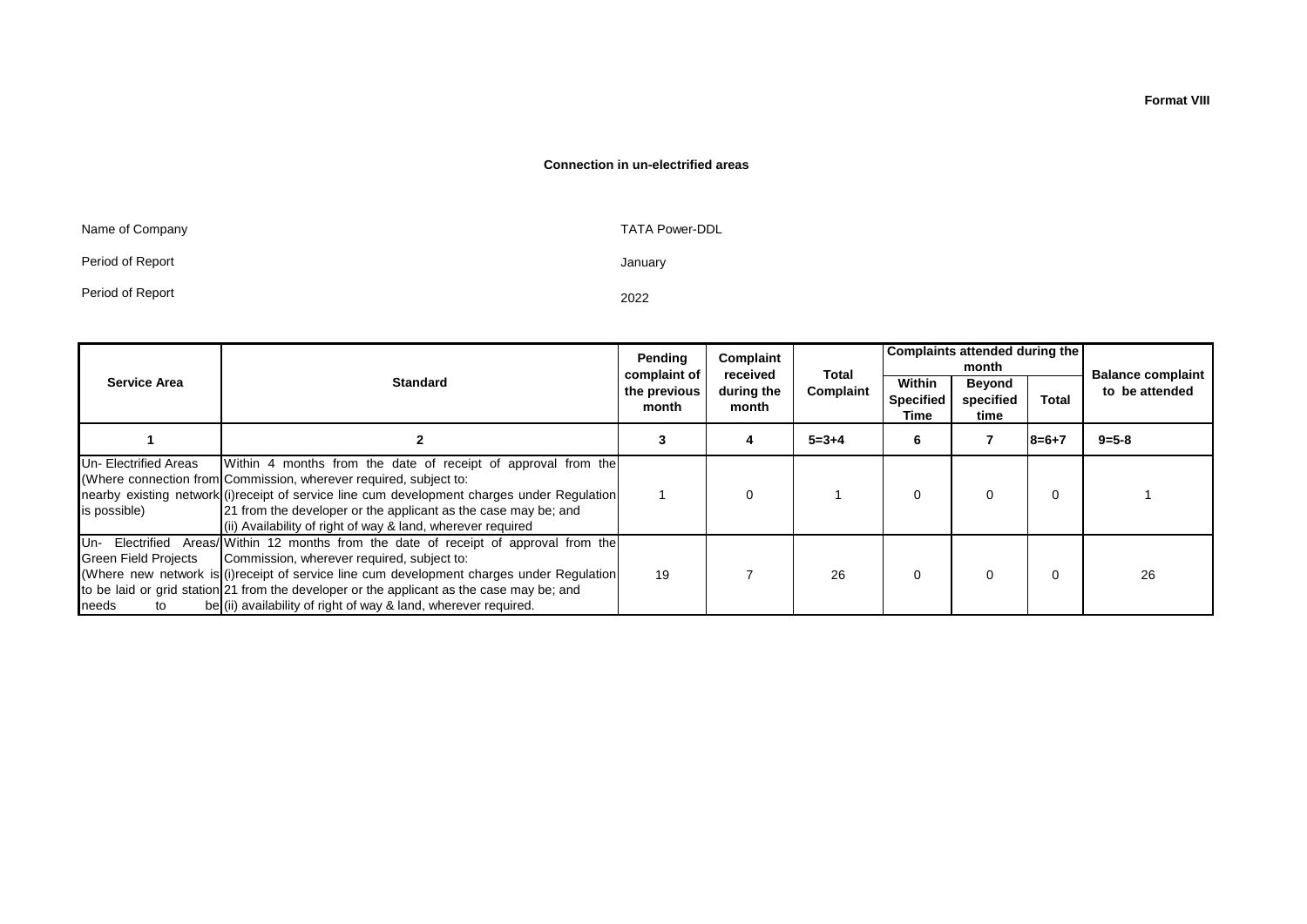#### **Transfer of Consumer's connection and conversion of services**

Name of Company Period of Report Year

January 2022 TATA Power-DDL

|                                                                                    |                                                                                                           | Pending                               | <b>Complaints attended during the</b><br>Complaint<br>month |              |                                           |                                    | <b>Balance</b> |                             |
|------------------------------------------------------------------------------------|-----------------------------------------------------------------------------------------------------------|---------------------------------------|-------------------------------------------------------------|--------------|-------------------------------------------|------------------------------------|----------------|-----------------------------|
| <b>Service Area</b>                                                                | <b>Standard</b>                                                                                           | complaint of<br>the previous<br>month | received during<br>the month                                | <b>Total</b> | <b>Complaint Within Specified</b><br>Time | <b>Beyond</b><br>specified<br>time | <b>Total</b>   | complaint to<br>be attended |
|                                                                                    | $\mathcal{P}$                                                                                             | 3                                     | $\overline{4}$                                              | $5 = 3 + 4$  | 6                                         | $\overline{7}$                     | $8 = 6 + 7$    | $9 = 5 - 8$                 |
| <b>Transfer of Name</b>                                                            | billing cycles of<br>Within two<br>acceptance of application or<br>clearing of dues whichever is<br>later | 548                                   | 5222                                                        | 5770         | 5205                                      | $\Omega$                           | 5205           | 565                         |
| Load reduction                                                                     | Within ten days of acceptance<br>application,<br>lof<br>shall<br>bel<br>effective from next billing cycle | 79                                    | 892                                                         | 971          | 916                                       | 9                                  | 925            | 46                          |
| Change of category                                                                 | Change of category within 7<br>days of<br>acceptance<br>of<br>application                                 | 95                                    | 375                                                         | 470          | 377                                       | 3                                  | 380            | 90                          |
| In case connection is<br>denied after receipt of<br>payment against demand<br>note |                                                                                                           |                                       |                                                             |              | <b>NA</b>                                 |                                    |                |                             |
| Connection energized<br>through loop                                               |                                                                                                           | 0                                     | 0                                                           | $\mathbf 0$  | $\mathbf 0$                               | $\mathbf 0$                        | 0              | 0                           |
| If notice for downward<br>revision if any is not sent                              | By 31st May                                                                                               | 0                                     | 0                                                           | 0            | 0                                         | 0                                  | 0              | 0                           |

#### **Format IX**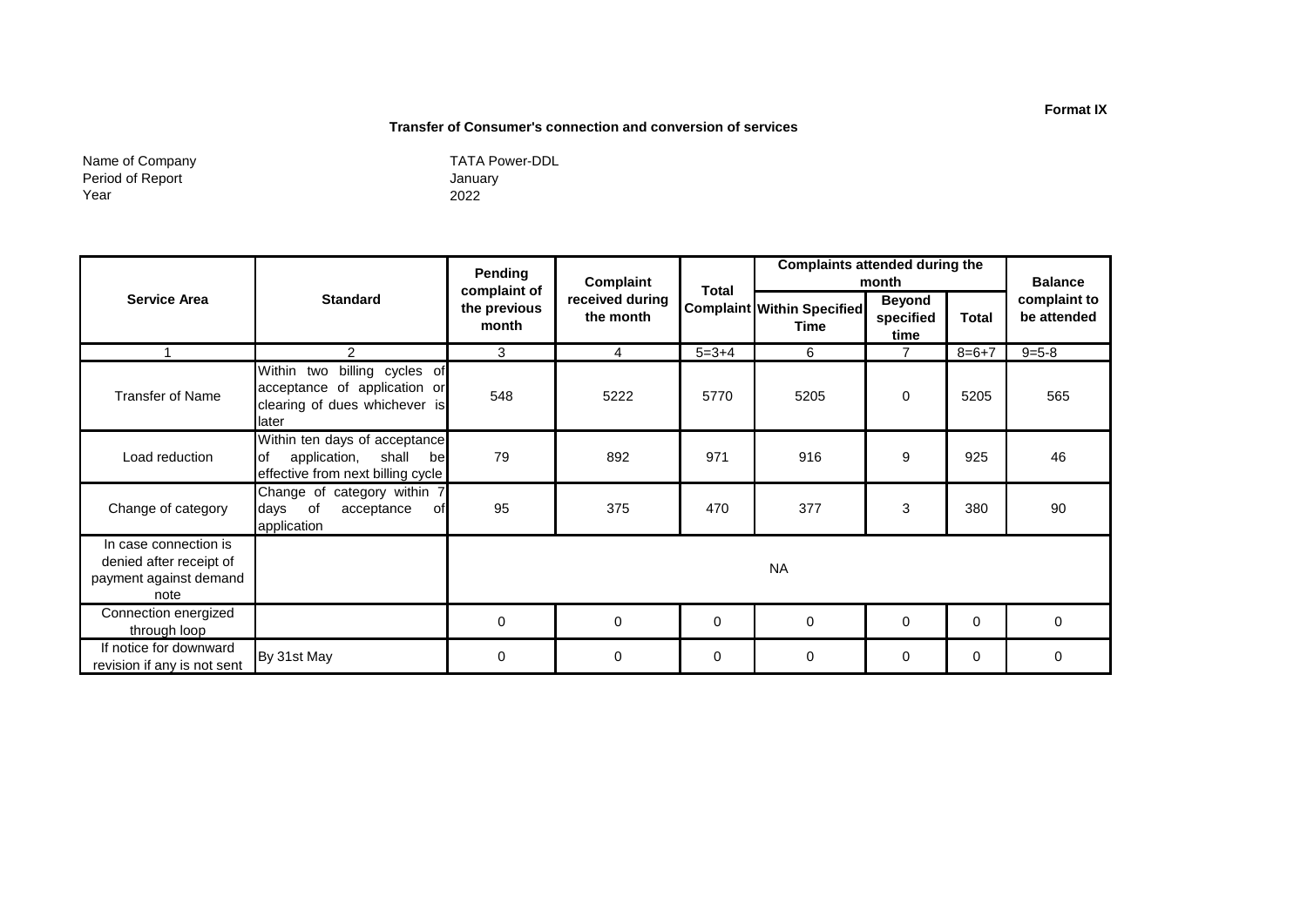#### **Complaints about consumer's bills, disconnection, reconnection of supply**

Name of Company

TATA Power-DDL

Period of Report

Year

2022

January

|                                                                                                                 |                                                                                                                                                                             | Pending                            | Complaint<br>Total           |                  | Complaints attended during the month   | <b>Balance</b>                  |              |                             |
|-----------------------------------------------------------------------------------------------------------------|-----------------------------------------------------------------------------------------------------------------------------------------------------------------------------|------------------------------------|------------------------------|------------------|----------------------------------------|---------------------------------|--------------|-----------------------------|
| <b>Service Area</b>                                                                                             | <b>Standard</b>                                                                                                                                                             | complaint of the<br>previous month | received during<br>the month | <b>Complaint</b> | <b>Within</b><br><b>Specified Time</b> | <b>Beyond</b><br>specified time | <b>Total</b> | complaint to<br>be attended |
|                                                                                                                 | $\mathbf{2}$                                                                                                                                                                | 3                                  | 4                            | $5 = 3 + 4$      | 6                                      | 7                               | $8=6+7$      | $9 = 5 - 8$                 |
| Complaints on billing                                                                                           | the<br>shall<br>intimate<br>Licensee<br>result to the consumer within 7<br>of<br>receipt<br>of<br>the<br>days<br>complaint.                                                 | 29                                 | 373                          | 402              | 360                                    | 0                               | 360          | 42                          |
| Non-Payment of dues by<br>the consumer                                                                          |                                                                                                                                                                             | $\mathbf 0$                        | 0                            | 0                | 0                                      | 0                               | 0            | $\Omega$                    |
| Request for reconnection                                                                                        | Licensee shall reconnect the<br>consumer's installation within<br>24hrs of payment                                                                                          | 266                                | 31                           | 297              | 291                                    | 0                               | 291          | 6                           |
| Final bill<br>for<br>vacation of<br>Premises<br>change<br>ot<br>Consumer<br>occupancy/<br>wanting disconnection | Licensee to carry out special<br>reading and prepare final bill,<br>including all arrears upto the<br>date of billing, within five days<br>Ifrom the date of disconnection. | 677                                | 2140                         | 2817             | 2281                                   | 179                             | 2460         | 357                         |

**Format X**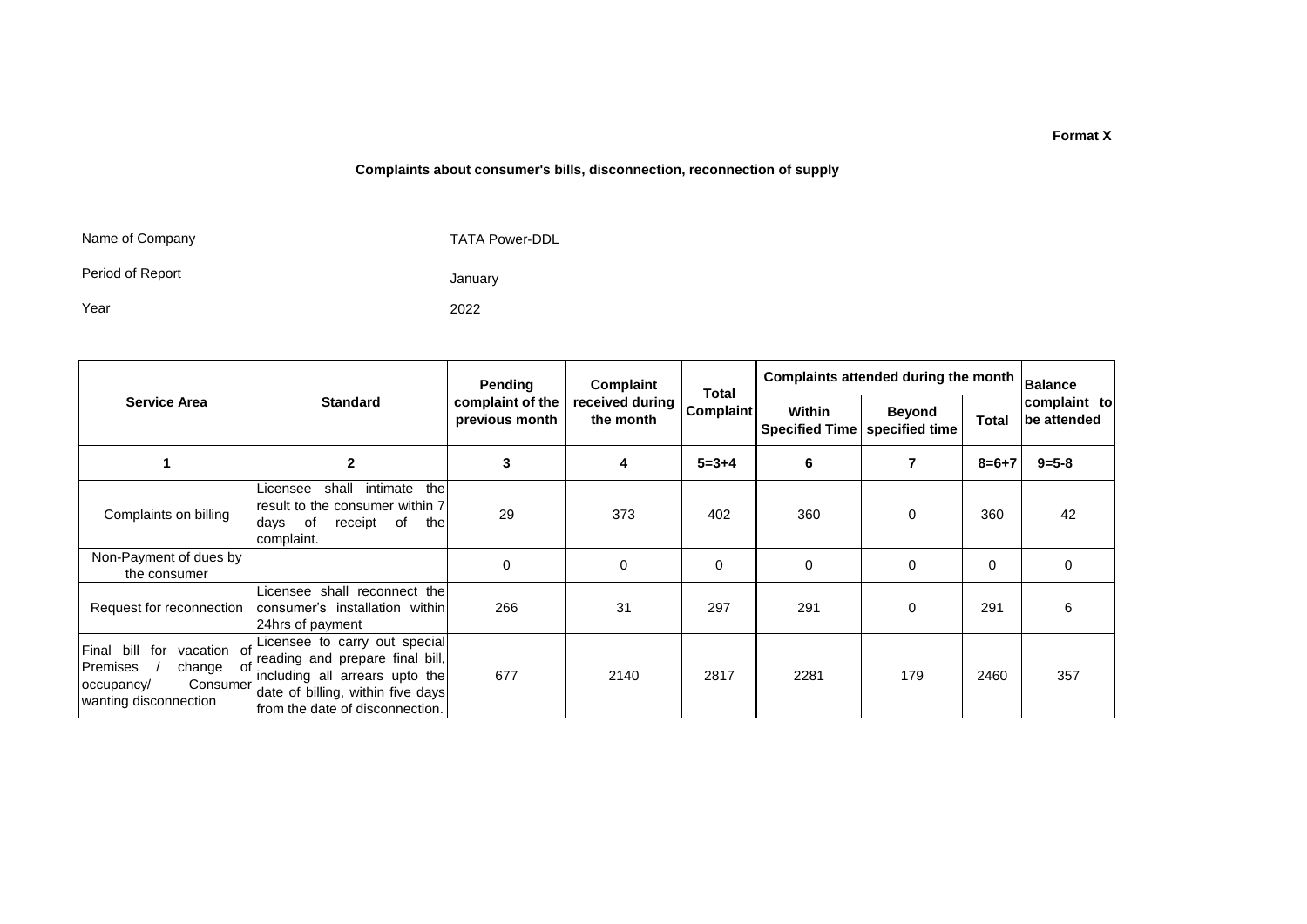## **Format XI**

## **Failure of Distribution Transformer**

Period of Report **Container Search Containers** January<br>
Year 2022 Year 2022 Name of Company

TATA Power-DDL

| No.<br>of<br>transformers at<br>beginning<br>Imonth | Distribution No. of Distribution Total<br>the transformers added distribution<br>the during the month | number<br>transformers | ,Number<br><sup>of</sup> distribution<br><b>Itransformers</b><br>failed | of $ _{\%}$<br><b>Failure</b><br><b>of</b><br>rate<br>distribution<br><b>transformers</b> |
|-----------------------------------------------------|-------------------------------------------------------------------------------------------------------|------------------------|-------------------------------------------------------------------------|-------------------------------------------------------------------------------------------|
|                                                     |                                                                                                       | $3 = 1 + 2$            |                                                                         | $5=(4)^*100/(3)%$                                                                         |
| 31026                                               | -18                                                                                                   | 31008                  | 65                                                                      | 0.21                                                                                      |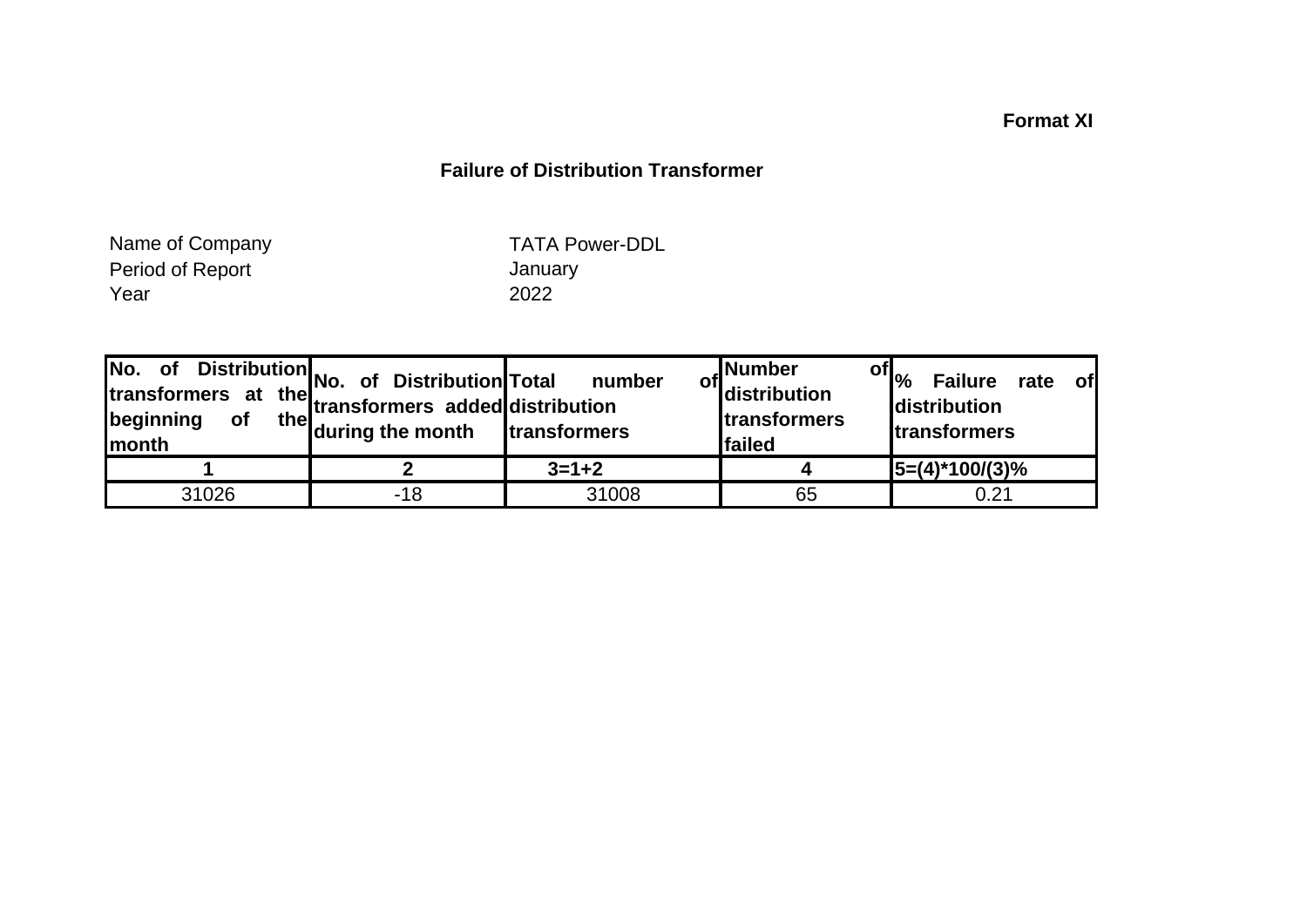## **Format XII**

## **Failure of Power Transformer**

Period of Report **Container Service Contains Container** January Year 2022 Name of Company

TATA Power-DDL

|     | Power<br>No. of redstranded Power<br>of the during the month transformers lfails | of Power Total number of Number of Power <sub>%</sub> | <b>transformers</b><br><b>failed</b> | <b>Failure</b><br>rate of<br><b>Power transformers</b> |
|-----|----------------------------------------------------------------------------------|-------------------------------------------------------|--------------------------------------|--------------------------------------------------------|
|     |                                                                                  | $3 = 1 + 2$                                           |                                      | $ 5=(4)^*100/(3)\%$                                    |
| 212 |                                                                                  | 212                                                   |                                      |                                                        |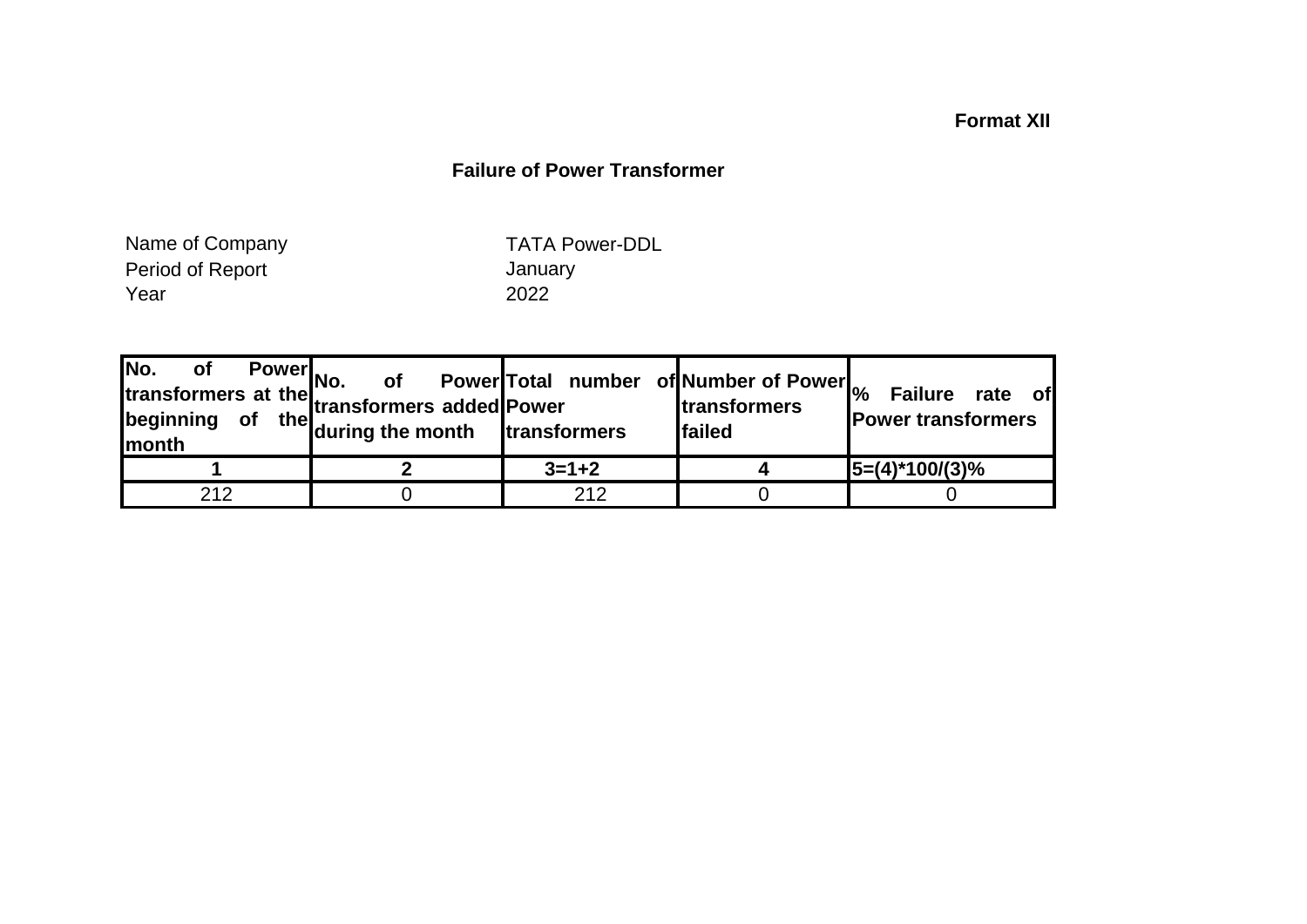**Format XIII**

#### **Summary of Overall Standards of Performance**

Name of Company Period of Report Year

|                |                                                                                                                                                                                                                                              |                                                                                  |                                                    |                                           | <b>Complaints Attended</b>                     |                                                                        | <b>Standard of</b>                                           | % Compliance                                     |
|----------------|----------------------------------------------------------------------------------------------------------------------------------------------------------------------------------------------------------------------------------------------|----------------------------------------------------------------------------------|----------------------------------------------------|-------------------------------------------|------------------------------------------------|------------------------------------------------------------------------|--------------------------------------------------------------|--------------------------------------------------|
| SI.No.         | <b>Service Area</b>                                                                                                                                                                                                                          | <b>Overall Standards of</b><br>Performance                                       | <b>Total Cases</b><br>Received/<br>Reported<br>(A) | Within<br><b>Specified</b><br><b>Time</b> | (B)<br><b>Beyond</b><br>specified<br>04th Jan) | <b>Beyond</b><br>specified<br>time (01st to time (05th to<br>31st Jan) | Performance<br>achieved (%)<br>(Normal<br>Guidelines)<br>(C) | (After<br><b>Suspension of</b><br>PA guidelines) |
|                |                                                                                                                                                                                                                                              |                                                                                  | <b>Power Supply Failure</b>                        |                                           |                                                |                                                                        |                                                              |                                                  |
| (i)            | failure<br>Continuous<br>power<br>affecting individual consumer and<br>group of consumer upto 100<br>connected at Low voltage supply,<br>excluding the failure where<br>distribution transformer requires<br>replacement.                    |                                                                                  | 19921                                              | 19913                                     | $\mathbf 0$                                    | 8                                                                      | 99.96                                                        | 100.00                                           |
| (ii)           | Continuous<br>failure<br>power<br>than<br>affecting<br>more<br>consumers connected at Low received should be<br>voltage<br>supply excluding<br>distribution prescribed<br>failure<br>where<br>transformer<br>requires limits<br>replacement. | 100 At least 95% calls<br>the rectified<br>within<br>time<br>under<br>Schedule-1 | 3385                                               | 3363                                      | 3                                              | 19                                                                     | 99.35                                                        | 99.91                                            |
| (iii)          | Continuous power supply failure<br>replacement<br>requiring<br>οf<br>distribution transformer.                                                                                                                                               |                                                                                  | 35                                                 | 29                                        | $\mathbf{1}$                                   | 5                                                                      | 82.86                                                        | 97.06                                            |
| (iv)           | Continuous<br>failure<br>power<br>affecting consumers connected<br>through High Voltage Distribution<br>System (HVDS) and not covered<br>under (i) & (ii) above                                                                              |                                                                                  | 10106                                              | 10076                                     | 4                                              | 26                                                                     | 99.70                                                        | 99.96                                            |
| (v)            | Continuous<br>scheduled<br>power<br>outages                                                                                                                                                                                                  |                                                                                  | 640                                                | 636                                       | $\mathbf 0$                                    | 4                                                                      | 99.38                                                        | 100.00                                           |
| (vi)           | Replacement of burnt meter or<br>stolen meter                                                                                                                                                                                                |                                                                                  | 337                                                | 337                                       | 0                                              | $\mathbf 0$                                                            | 100.00                                                       | 100.00                                           |
|                |                                                                                                                                                                                                                                              |                                                                                  | Period of scheduled outage                         |                                           |                                                |                                                                        |                                                              |                                                  |
| 2              | Maximum duration in a single At least 95% of<br>stretch                                                                                                                                                                                      | resolved<br>cases                                                                | 101                                                | 101                                       |                                                | $\mathbf 0$                                                            | 100.00                                                       |                                                  |
|                | Restoration of supply by 6:00 PM                                                                                                                                                                                                             | within time limit                                                                | 101                                                | 101                                       |                                                | 0                                                                      | 100.00                                                       |                                                  |
| 3              | Faults in street light maintained<br>by the Licensee                                                                                                                                                                                         | At least 90% cases<br>should be complied<br>within<br>prescribed<br>time limits  | 13775                                              | 13741                                     |                                                | 34                                                                     | 99.75                                                        |                                                  |
|                |                                                                                                                                                                                                                                              | Reliability                                                                      | Indices                                            |                                           |                                                |                                                                        |                                                              |                                                  |
|                | <b>SAIFI</b>                                                                                                                                                                                                                                 | To be laid down by<br>Commission<br>the                                          |                                                    |                                           | 0.126                                          |                                                                        |                                                              |                                                  |
| 4              | SAIDI                                                                                                                                                                                                                                        | based<br>the<br>on<br>targets proposed by                                        |                                                    |                                           | 0.075                                          |                                                                        |                                                              |                                                  |
|                | CAIDI                                                                                                                                                                                                                                        | the Licensees                                                                    |                                                    |                                           | 0.595                                          |                                                                        |                                                              |                                                  |
| 5              | Frequency variation                                                                                                                                                                                                                          | To maintain supply<br>frequency<br>within<br>range as per IEGC                   | $\mathbf 0$                                        | 0                                         | 0                                              |                                                                        |                                                              |                                                  |
| 6              | Voltage imbalance                                                                                                                                                                                                                            | Maximum of 3% at<br>point<br>of<br>commencement of<br>supply                     | 0                                                  | 0                                         | 0                                              |                                                                        |                                                              |                                                  |
| $\overline{7}$ | Percentage billing mistakes                                                                                                                                                                                                                  | Shall not exceeding<br>0.2%                                                      | 373                                                | 331                                       | 0                                              |                                                                        | 0.02                                                         |                                                  |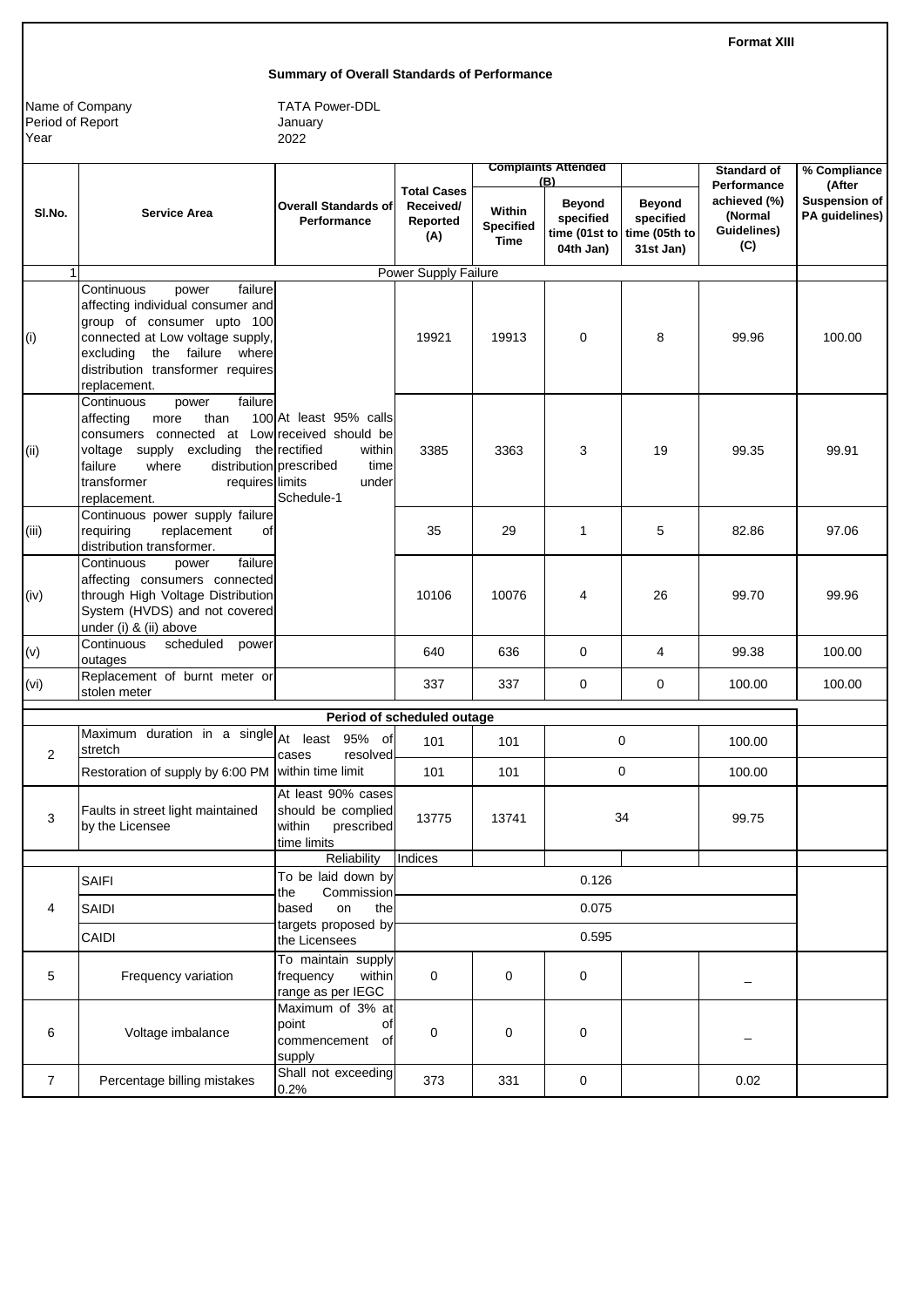#### **Compensation Details**

Name of Company Period of Report Year

|                |                                                                                  |                                                                                                                                                     | Claimed      |                   | Payable/Paid                                           |                                                          |                                 |  |
|----------------|----------------------------------------------------------------------------------|-----------------------------------------------------------------------------------------------------------------------------------------------------|--------------|-------------------|--------------------------------------------------------|----------------------------------------------------------|---------------------------------|--|
| SI.No.         | Event                                                                            | <b>Compensation specified for</b><br>violation of standard                                                                                          | No. of cases | Amount<br>claimed | No. of cases in<br>which<br>compensation<br>is payable | Amount<br>compensation<br>payable in (Rs.) paid in (Rs.) | of Amount<br>οf<br>compensation |  |
| $\mathbf{1}$   | Electricity<br>Connections                                                       |                                                                                                                                                     | 0            | 0                 | $\mathbf 0$                                            | 0                                                        | 0                               |  |
| (i)            | Electrified Areas                                                                | 1.5% of the demand charges<br>deposited by consumer for<br>each day of default.                                                                     | 0            | 0                 | $\mathbf 0$                                            | 0                                                        | $\mathbf 0$                     |  |
| (ii)           | Augmentation<br>Required                                                         | 1.5% of the demand charges<br>deposited by consumer for<br>each day of default                                                                      | 0            | 0                 | $\mathbf 0$                                            | 0                                                        | $\mathbf 0$                     |  |
| (iii)          |                                                                                  | 1% of the amount deposited<br>Un-electrified Areas by developer/ applicants per<br>day of default.                                                  | 0            | $\mathbf 0$       | $\mathbf 0$                                            | 0                                                        | $\mathbf 0$                     |  |
| (iv)           | Connection denied<br>receipt<br>after<br>of<br>payment<br>against<br>demand note | 1.5% of the demand charges<br>deposited by consumer for<br>each day of default                                                                      | 0            | 0                 | $\mathbf 0$                                            | 0                                                        | $\mathbf 0$                     |  |
| (v)            | Connection<br>energized through<br>loop                                          | 500<br>Rs.<br>kW<br>per<br>οf<br>sanctioned/contract demand                                                                                         | 0            | 0                 | $\mathbf 0$                                            | 0                                                        | 0                               |  |
| $\overline{c}$ | <b>Transfer of Name</b>                                                          | Rs. 100 for each day of<br>default.                                                                                                                 | $\mathbf 0$  | 0                 | $\mathbf 0$                                            | 0                                                        | $\mathbf 0$                     |  |
| 3              | <b>Load Reduction</b>                                                            | Rs. 100 for each day of<br>default.                                                                                                                 | 0            | 0                 | 0                                                      | 0                                                        | 0                               |  |
| 4              | Notice<br>for<br>of load                                                         | downward revision Rs. 500 for each case                                                                                                             | $\mathbf 0$  | 0                 | $\mathbf 0$                                            | 0                                                        | $\mathbf 0$                     |  |
| 5              | Change of category                                                               | Rs. 100 for each day of<br>default.                                                                                                                 | 0            | 0                 | $\mathbf 0$                                            | 0                                                        | 0                               |  |
| 6              | Compiaints                                                                       | 10% of excess amount billed                                                                                                                         | 0            | 0                 | 0                                                      | 0                                                        | 0                               |  |
| $\overline{7}$ | Replacement<br>οf<br>meters                                                      | Rs.50 for each day of default                                                                                                                       | 0            | 0                 | $\mathbf 0$                                            | 0                                                        | $\mathbf 0$                     |  |
| 8              | Fault in street light<br>Licensee                                                | maintained by the Rs.75 for each day of default                                                                                                     | $\mathbf 0$  | 0                 | $\mathbf 0$                                            | 0                                                        | $\mathbf 0$                     |  |
| 9              | Voltage fluctuations<br>and complaints                                           |                                                                                                                                                     | 0            | 0                 | $\mathbf 0$                                            | 0                                                        | 0                               |  |
| (i)            | Local problem                                                                    | Rs. 50 for each day of default                                                                                                                      | 0            | $\mathbf 0$       | $\mathbf 0$                                            | 0                                                        | 0                               |  |
| (ii)           | setting<br>Tap<br>οf<br>transformer                                              | Rs. 25 for each day of default                                                                                                                      | 0            | 0                 | 0                                                      | 0                                                        | 0                               |  |
| (iii)          | $\Omega$<br>Repair<br>distribution<br>line<br>/transformer<br>capacitor          | Rs. 100 for each day of<br>default                                                                                                                  | 0            | 0                 | $\pmb{0}$                                              | 0                                                        | 0                               |  |
| (iv)           | Installation and up-<br>gradation of HT/LT<br>System                             |                                                                                                                                                     | 0            | $\mathbf 0$       | $\mathbf 0$                                            | $\mathbf 0$                                              | $\mathbf 0$                     |  |
| 10             | supply<br>Power<br>Failure                                                       | Rs. 10 per KW per hour of<br>sanctioned<br>or<br>contract<br>demand, as the case may be,<br>subject to maximum of Rs.<br>200 per hour per consumer. | 0            | 0                 | 0                                                      | 0                                                        | $\mathbf 0$                     |  |
| 11             | <b>Total</b>                                                                     |                                                                                                                                                     | $\pmb{0}$    | $\mathsf 0$       | $\mathbf 0$                                            | $\mathbf 0$                                              | $\mathbf 0$                     |  |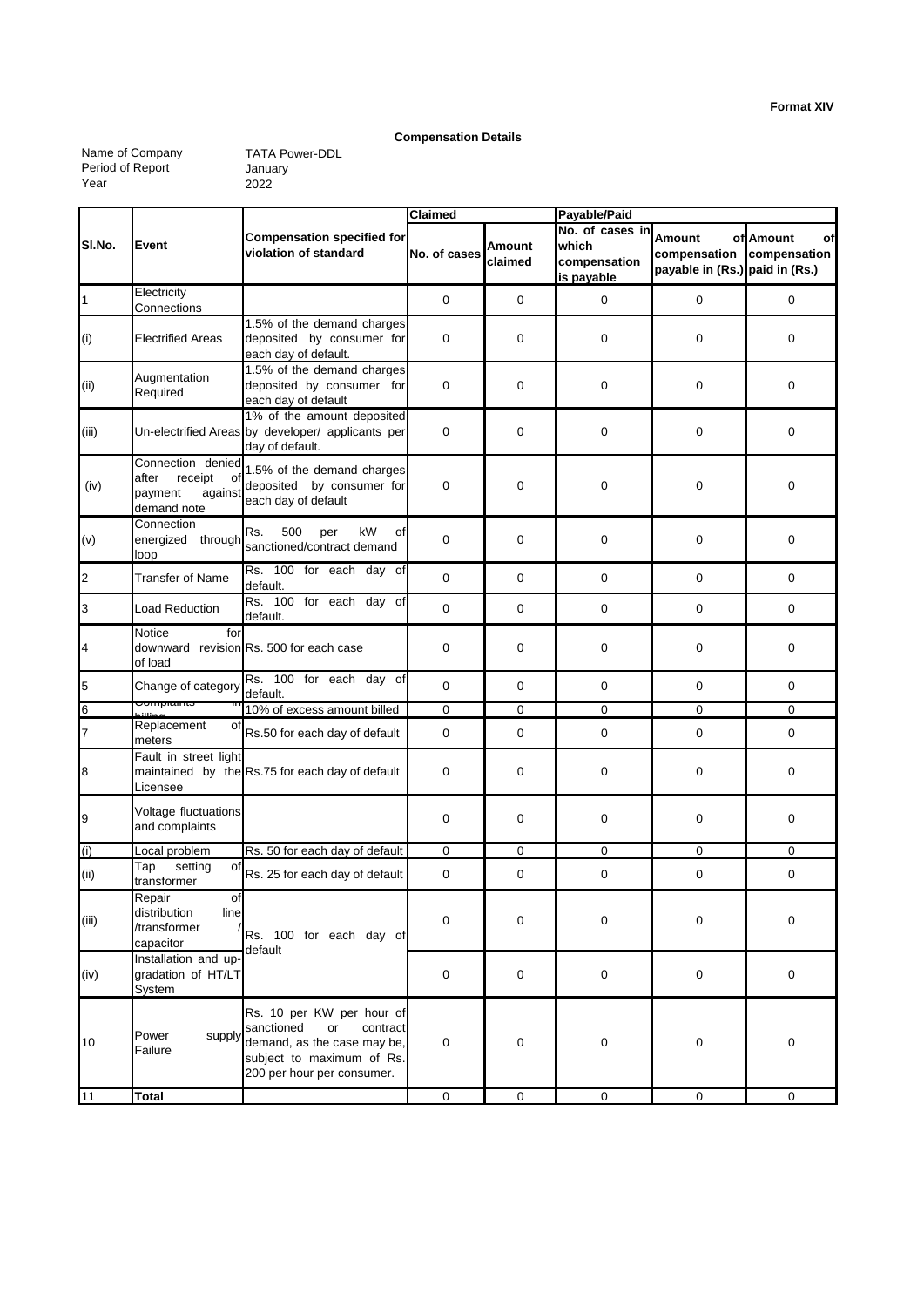**Format XV**

## **Unauthorised Use of Electricity**

Year Name of Company Period of Report

| No. of<br>cases<br>booked | No. of cases where UUE is<br>established by the<br><b>Licensee</b> | No. of cases where<br>appeal filed by the<br>consumer before the<br><b>Appellate Authority</b> | No. of cases decided<br>by the Appellate<br><b>Authority in favour</b><br>of the Licensee | No. of cases<br>decided by the<br><b>Appellate</b><br><b>Authority in</b><br>favour of the<br>consumer |
|---------------------------|--------------------------------------------------------------------|------------------------------------------------------------------------------------------------|-------------------------------------------------------------------------------------------|--------------------------------------------------------------------------------------------------------|
| 13                        | 19                                                                 |                                                                                                |                                                                                           |                                                                                                        |